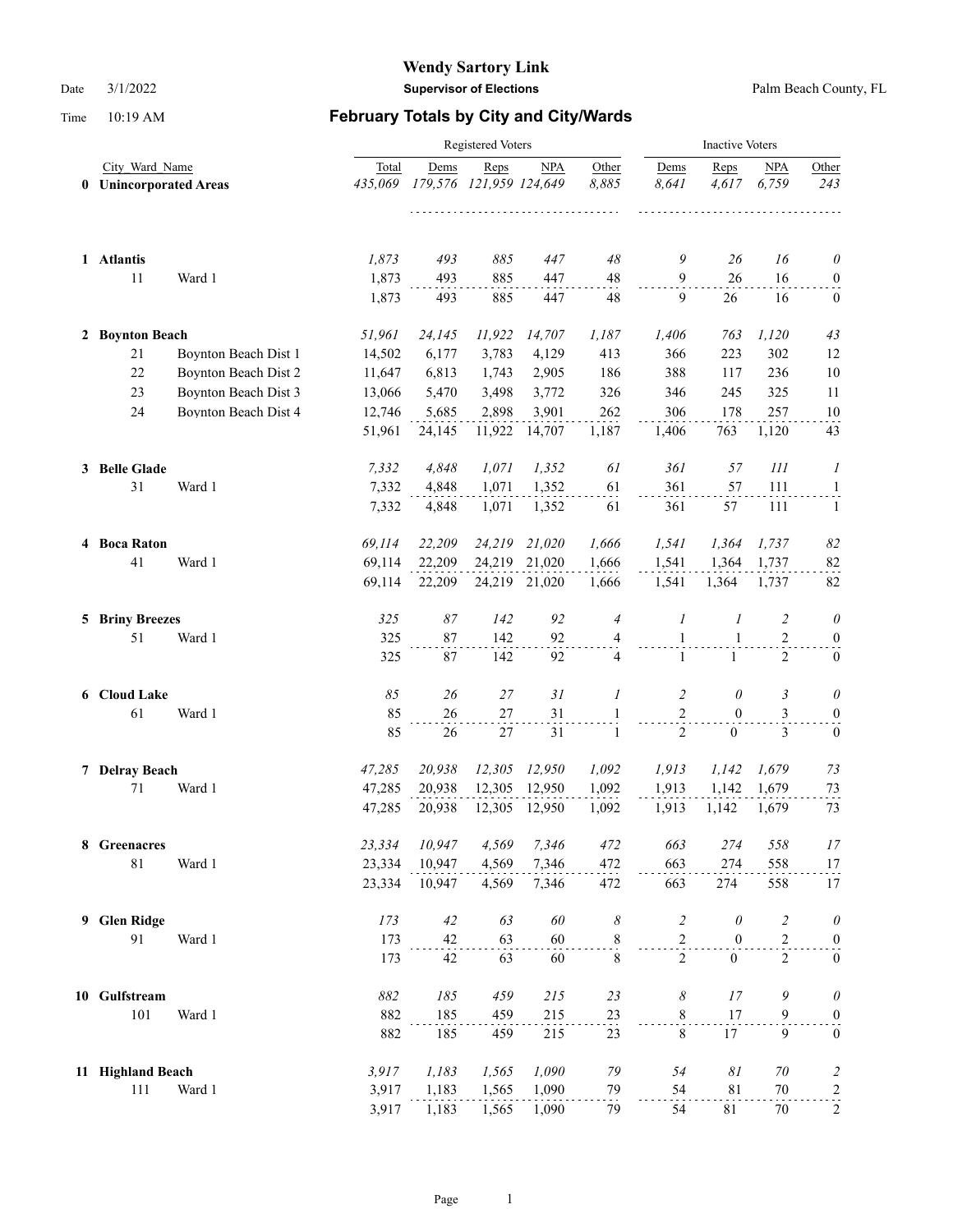|    |                         |        |        | Registered Voters |        |               |                |                |                  | <b>Inactive Voters</b> |                  |  |  |
|----|-------------------------|--------|--------|-------------------|--------|---------------|----------------|----------------|------------------|------------------------|------------------|--|--|
|    | City Ward Name          |        | Total  | Dems              | Reps   | NPA           | Other          | Dems           | Reps             | NPA                    | Other            |  |  |
|    | 12 Haverhill            |        | 1,333  | 605               | 336    | 374           | 18             | 32             | 6                | 23                     | $\boldsymbol{l}$ |  |  |
|    | 121                     | Ward 1 | 1,333  | 605               | 336    | 374           | 18             | 32             | 6                | 23                     | $\mathbf{1}$     |  |  |
|    |                         |        | 1,333  | 605               | 336    | 374           | 18             | 32             | 6                | 23                     | 1                |  |  |
|    | 13 Hypoluxo             |        | 2,118  | 710               | 688    | 646           | 74             | 51             | 48               | 71                     | $\overline{c}$   |  |  |
|    | 131                     | Ward 1 | 2,118  | 710               | 688    | 646           | 74             | 51             | 48               | $71\,$                 | $\overline{a}$   |  |  |
|    |                         |        | 2,118  | 710               | 688    | 646           | 74             | 51             | 48               | 71                     | 2                |  |  |
|    | 14 Juno Beach           |        | 3,161  | 804               | 1,466  | 803           | $\delta\delta$ | 52             | 112              | 87                     | $\overline{4}$   |  |  |
|    | 141                     | Ward 1 | 3,161  | 804               | 1,466  | 803           | $88\,$         | 52             | 112              | 87                     | $\frac{4}{1}$    |  |  |
|    |                         |        | 3,161  | 804               | 1,466  | 803           | 88             | 52             | 112              | 87                     | 4                |  |  |
|    | 15 Jupiter Inlet Colony |        | 391    | 69                | 219    | 88            | 15             | 3              | $\overline{4}$   | 7                      | 1                |  |  |
|    | 151                     | Ward 1 | 391    | 69                | 219    | 88            | 15             | $\mathfrak{Z}$ | $\overline{4}$   | $\tau$                 | $\overline{a}$   |  |  |
|    |                         |        | 391    | 69                | 219    | 88            | 15             | 3              | 4                | 7                      | $\mathbf{1}$     |  |  |
|    | 16 Jupiter              |        | 44,986 | 12,484            | 18,489 | 12,817        | 1,196          | 735            | 952              | 885                    | 42               |  |  |
|    | 161                     | Ward 1 | 44,986 | 12,484            | 18,489 | 12,817        | 1,196          | 735            | 952              | 885                    | 42               |  |  |
|    |                         |        | 44,986 | 12,484            |        | 18,489 12,817 | 1,196          | 735            | 952              | 885                    | 42               |  |  |
|    | 17 Lantana              |        | 7,031  | 2,975             | 1,791  | 2,100         | 165            | 211            | 97               | 210                    | 8                |  |  |
|    | 171                     | Ward 1 | 7,031  | 2,975             | 1,791  | 2,100         | 165            | 211            | 97               | 210                    | $\frac{8}{1}$    |  |  |
|    |                         |        | 7,031  | 2,975             | 1,791  | 2,100         | 165            | 211            | 97               | 210                    | $\,8\,$          |  |  |
|    | 18 Lake Clarke Shores   |        | 2,773  | 987               | 1,077  | 661           | 48             | 25             | 21               | 21                     | 0                |  |  |
|    | 181                     | Ward 1 | 2,773  | 987               | 1,077  | 661           | 48             | 25             | 21               | 21                     | $\boldsymbol{0}$ |  |  |
|    |                         |        | 2,773  | 987               | 1,077  | 661           | 48             | 25             | 21               | 21                     | $\boldsymbol{0}$ |  |  |
|    | 19 Loxahatchee Groves   |        | 2,302  | 654               | 937    | 671           | 40             | 26             | 30               | 39                     | 1                |  |  |
|    | 191                     | Ward 1 | 2,302  | 654               | 937    | 671           | 40             | 26             | 30               | 39                     | $\mathbf{1}$     |  |  |
|    |                         |        | 2,302  | 654               | 937    | 671           | 40             | 26             | 30               | 39                     | $\mathbf{1}$     |  |  |
|    | 20 Lake Park            |        | 5,051  | 2,649             | 992    | 1,322         | $\delta\delta$ | 203            | 89               | 148                    | 4                |  |  |
|    | 201                     | Ward 1 | 5,051  | 2,649             | 992    | 1,322         | 88             | 203            | 89               | 148                    | 4                |  |  |
|    |                         |        | 5,051  | 2,649             | 992    | 1,322         | 88             | 203            | 89               | 148                    | 4                |  |  |
|    | 21 Lake Worth Beach     |        | 17,819 | 8,545             | 3,483  | 5,363         | 428            | 945            | 411              | 915                    | 55               |  |  |
|    | 211                     | Ward 1 | 17,819 | 8,545             | 3,483  | 5,363         | 428            | 945            | 411              | 915                    | 55               |  |  |
|    |                         |        | 17,819 | 8,545             | 3,483  | 5,363         | 428            | 945            | 411              | 915                    | 55               |  |  |
| 22 | Manalapan               |        | 391    | $77\,$            | 209    | 94            | 11             | $\sqrt{2}$     | $\boldsymbol{7}$ | 6                      | $\theta$         |  |  |
|    | 221                     | Ward 1 | 391    | 77                | 209    | 94            | 11             | $\overline{c}$ | 7                | 6                      | $\boldsymbol{0}$ |  |  |
|    |                         |        | 391    | 77                | 209    | 94            | 11             | $\mathfrak{2}$ | $7\phantom{.0}$  | 6                      | $\boldsymbol{0}$ |  |  |
| 23 | <b>Mangonia Park</b>    |        | 957    | 720               | 39     | 188           | $10\,$         | 68             | $\sqrt{2}$       | $38\,$                 | $\theta$         |  |  |
|    | 231                     | Ward 1 | 957    | 720               | 39     | 188           | 10             | 68             | $\mathfrak s$    | 38                     | $\overline{0}$   |  |  |
|    |                         |        | 957    | 720               | 39     | 188           | 10             | 68             | 5                | 38                     | $\boldsymbol{0}$ |  |  |
|    | 24 North Palm Beach     |        | 10,557 | 2,931             | 4,632  | 2,717         | 277            | 238            | 265              | 227                    | 12               |  |  |
|    | 241                     | Ward 1 | 10,557 | 2,931             | 4,632  | 2,717         | 277            | 238            | 265              | 227                    | 12               |  |  |
|    |                         |        | 10,557 | 2,931             | 4,632  | 2,717         | 277            | 238            | 265              | 227                    | 12               |  |  |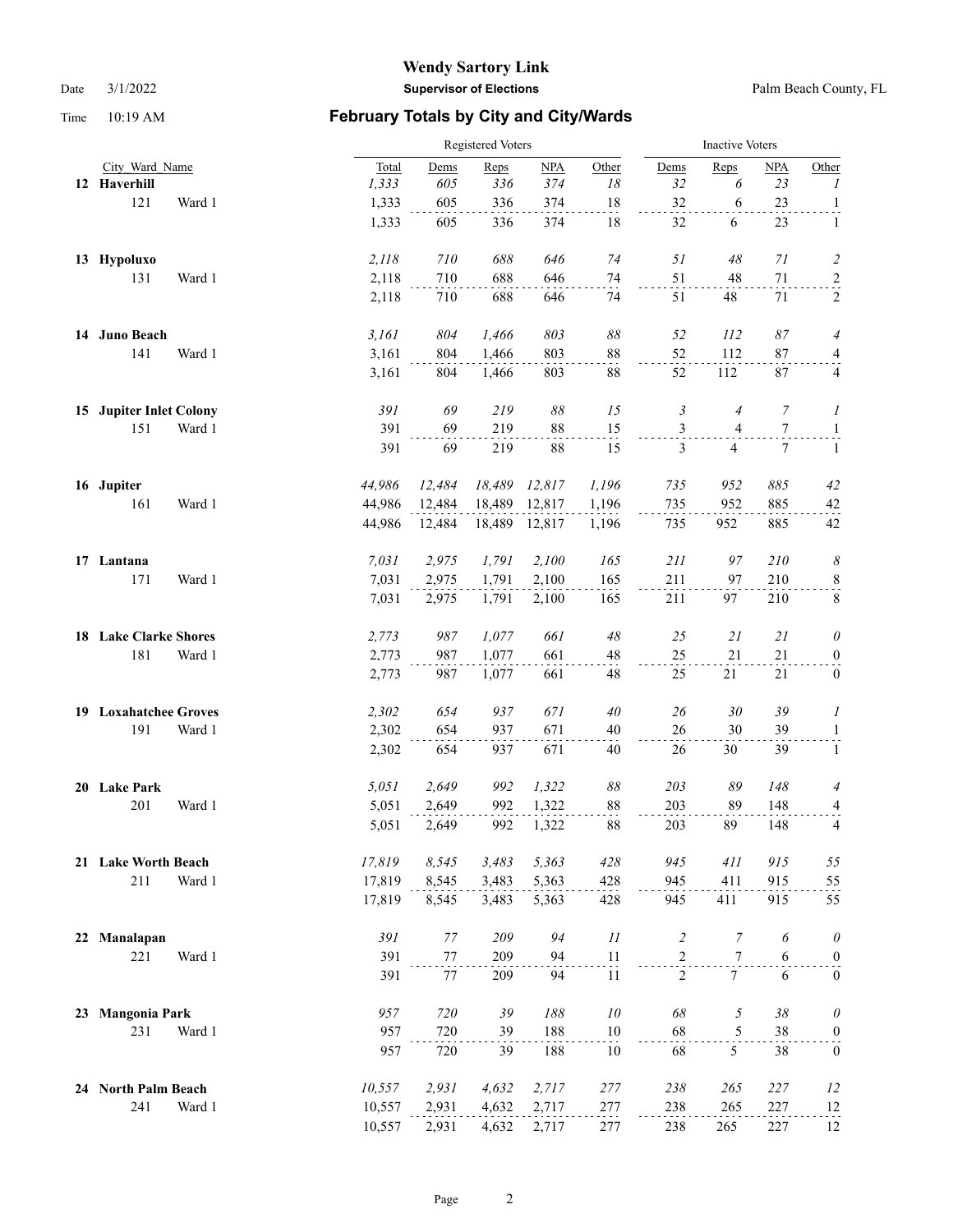|    |                          | Registered Voters |        |                |               |                          |                | <b>Inactive Voters</b> |                  |                  |  |
|----|--------------------------|-------------------|--------|----------------|---------------|--------------------------|----------------|------------------------|------------------|------------------|--|
|    | City Ward Name           | Total             | Dems   | Reps           | <b>NPA</b>    | Other                    | Dems           | Reps                   | <b>NPA</b>       | Other            |  |
|    | 25 Ocean Ridge           | 1,629             | 403    | 740            | 442           | $44$                     | 27             | 57                     | 43               | $\sqrt{2}$       |  |
|    | 251<br>Ward 1            | 1,629             | 403    | 740            | 442           | $44\,$                   | 27             | 57                     | 43               | $\overline{a}$   |  |
|    |                          | 1,629             | 403    | 740            | 442           | 44                       | 27             | 57                     | 43               | $\overline{c}$   |  |
|    | 26 Pahokee               | 2,848             | 1,971  | 347            | 511           | 19                       | 147            | 26                     | 41               | 1                |  |
|    | 261<br>Ward 1            | 2,848             | 1,971  | 347            | 511           | 19                       | 147            | $26\,$                 | 41               | $\overline{1}$   |  |
|    |                          | 2,848             | 1,971  | 347            | 511           | 19                       | 147            | 26                     | 41               | 1                |  |
|    | 27 Palm Beach            | 8,354             | 2,106  | 3,778          | 2,222         | 248                      | 203            | 251                    | 206              | 14               |  |
|    | 271<br>Ward 1            | 8,354             | 2,106  | 3,778          | 2,222         | 248                      | 203            | 251                    | 206              | 14               |  |
|    |                          | 8,354             | 2,106  | 3,778          | 2,222         | 248                      | 203            | 251                    | 206              | 14               |  |
|    | 28 Palm Beach Gardens    | 46,391            | 14,487 | 17,868         | 12,816        | 1,220                    | 850            | 844                    | 942              | 53               |  |
|    | 281<br>Ward 1            | 46,391            | 14,487 | 17,868         | 12,816        | 1,220                    | 850            | 844                    | 942              | 53               |  |
|    |                          | 46,391            | 14,487 | 17,868         | 12,816        | 1,220                    | 850            | 844                    | 942              | 53               |  |
| 29 | <b>Palm Beach Shores</b> | 1,071             | 273    | 456            | 317           | 25                       | 29             | 32                     | 43               | $\overline{c}$   |  |
|    | 291<br>Ward 1            | 1,071             | 273    | 456            | 317           | 25                       | 29             | 32                     | 43               | $\overline{c}$   |  |
|    |                          | 1,071             | 273    | 456            | 317           | 25                       | 29             | 32                     | 43               | $\sqrt{2}$       |  |
|    | 30 Palm Springs          | 11,480            | 4,895  | 2,547          | 3,824         | 214                      | 375            | 153                    | 355              | 15               |  |
|    | 301<br>Ward 1            | 11,480            | 4,895  | 2,547          | 3,824         | 214                      | 375            | 153                    | 355              | 15               |  |
|    |                          | 11,480            | 4,895  | 2,547          | 3,824         | 214                      | 375            | 153                    | 355              | 15               |  |
|    | 31 Riviera Beach         | 24,778            | 15,266 | 3,619          | 5,513         | 380                      | 1,188          | 304                    | 612              | $30\,$           |  |
|    | 311<br>Ward 1            | 24,778            | 15,266 | 3,619          | 5,513         | 380                      | 1,188          | 304                    | 612              | 30               |  |
|    |                          | 24,778            | 15,266 | 3,619          | 5,513         | 380                      | 1,188          | 304                    | 612              | $30\,$           |  |
| 32 | <b>Royal Palm Beach</b>  | 27,615            | 11,777 | 7,078          | 8,168         | 592                      | 513            | 297                    | 460              | 17               |  |
|    | 321<br>Ward 1            | 27,615            | 11,777 | 7,078          | 8,168         | 592                      | 513            | 297                    | 460              | 17               |  |
|    |                          | 27,615            | 11,777 | 7,078          | 8,168         | 592                      | 513            | 297                    | 460              | 17               |  |
| 33 | <b>South Bay</b>         | 1,513             | 1,185  | $\delta\delta$ | 228           | 12                       | 93             | 5                      | 17               | $\theta$         |  |
|    | 331<br>Ward 1            | 1,513             | 1,185  | 88             | 228           | 12                       | 93             | 5                      | 17               | $\overline{0}$   |  |
|    |                          | 1,513             | 1,185  | 88             | 228           | 12                       | 93             | 5                      | 17               | $\boldsymbol{0}$ |  |
|    | 34 South Palm Beach      | 1,347             | 403    | 516            | 394           | 34                       | 43             | 41                     | 44               | $\theta$         |  |
|    | 341<br>Ward 1            | 1,347             | 403    | 516            | 394           | 34                       | 43             | 41                     | 44               | $\boldsymbol{0}$ |  |
|    |                          | 1,347             | 403    | 516            | 394           | 34                       | 43             | 41                     | 44               | $\boldsymbol{0}$ |  |
|    | 35 Tequesta              | 4,973             | 1,187  | 2,386          | 1,291         | 109                      | 72             | 113                    | 90               | 5                |  |
|    | 351<br>Ward 1            | 4,973             | 1,187  | 2,386          | 1,291         | 109                      | $72\,$         | 113                    | 90               | $\frac{5}{1}$    |  |
|    |                          | 4,973             | 1,187  | 2,386          | 1,291         | 109                      | 72             | 113                    | 90               | 5                |  |
| 36 | <b>Village Of Golf</b>   | 274               | $37\,$ | 181            | 52            | $\overline{4}$           | $\overline{c}$ | $10\,$                 | $\boldsymbol{l}$ | $\theta$         |  |
|    | 361<br>Ward 1            | 274               | 37     | 181            | 52            | $\overline{\mathcal{A}}$ | $\overline{c}$ | $10\,$                 | $\mathbf{1}$     | $\boldsymbol{0}$ |  |
|    |                          | 274               | 37     | 181            | 52            | $\overline{4}$           | $\overline{2}$ | 10                     | $\mathbf{1}$     | $\mathbf{0}$     |  |
| 37 | Wellington               | 43,131            | 15,180 |                | 14,146 12,823 | 982                      | 853            | 824                    | 903              | $38\,$           |  |
|    | 371<br>Ward 1            | 43,131            | 15,180 |                | 14,146 12,823 | 982                      | 853            | 824                    | 903              | 38               |  |
|    |                          | 43,131            | 15,180 |                | 14,146 12,823 | 982                      | 853            | 824                    | 903              | $38\,$           |  |